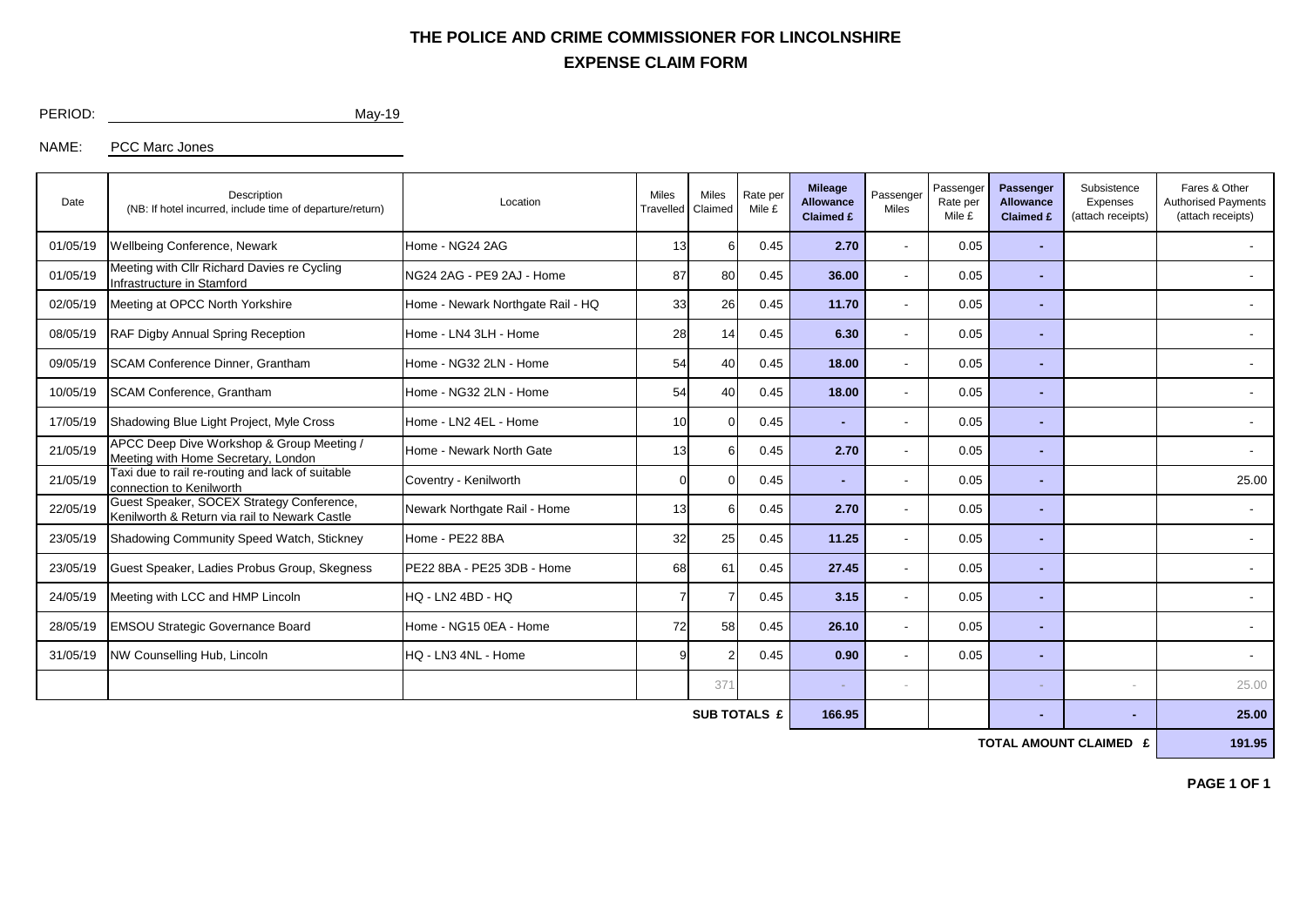## **PCC Marc Jones 2016-2020 - Travel Bookings**

| <b>Booking</b> | Date of    |      |                                   |                       |                                                  | Travel | <b>Reimbursed</b> |                          |              |       |
|----------------|------------|------|-----------------------------------|-----------------------|--------------------------------------------------|--------|-------------------|--------------------------|--------------|-------|
| Date           | Travel     |      | <b>Type Description</b>           | <b>Provider</b>       | <b>Purpose of Journey</b>                        |        | to PCC            |                          | Cost to OPCC |       |
| 30/04/2019     | 02/05/2019 | Rail | Newark NNG - Harrogate Return     | LNER                  | Meeting with OPCC North Yorkshire, Harrogate     | Std    |                   | $\sim$                   |              | 74.50 |
| 01/05/2019     | 21/05/2019 | Rail | Newark NNG - London KX Single     | LNER                  | APCC/PCC Meetings, London                        | Std    |                   | $\overline{\phantom{a}}$ |              | 79.50 |
| 01/05/2019     | 21/05/2019 | Rail | London Euston - Kenilworth Single | Cross                 | Tube/DLR SOCEX Conference, Kenilworth 22/05/2019 | Std    |                   | $\overline{\phantom{a}}$ |              | 83.00 |
| 01/05/2019     | 22/05/2019 | Rail | Kenilworth - Newark Castle Single | Country/<br>EM Trains | Return from SOCEX Conference, Kenilworth         | Std    |                   |                          |              | 45.30 |